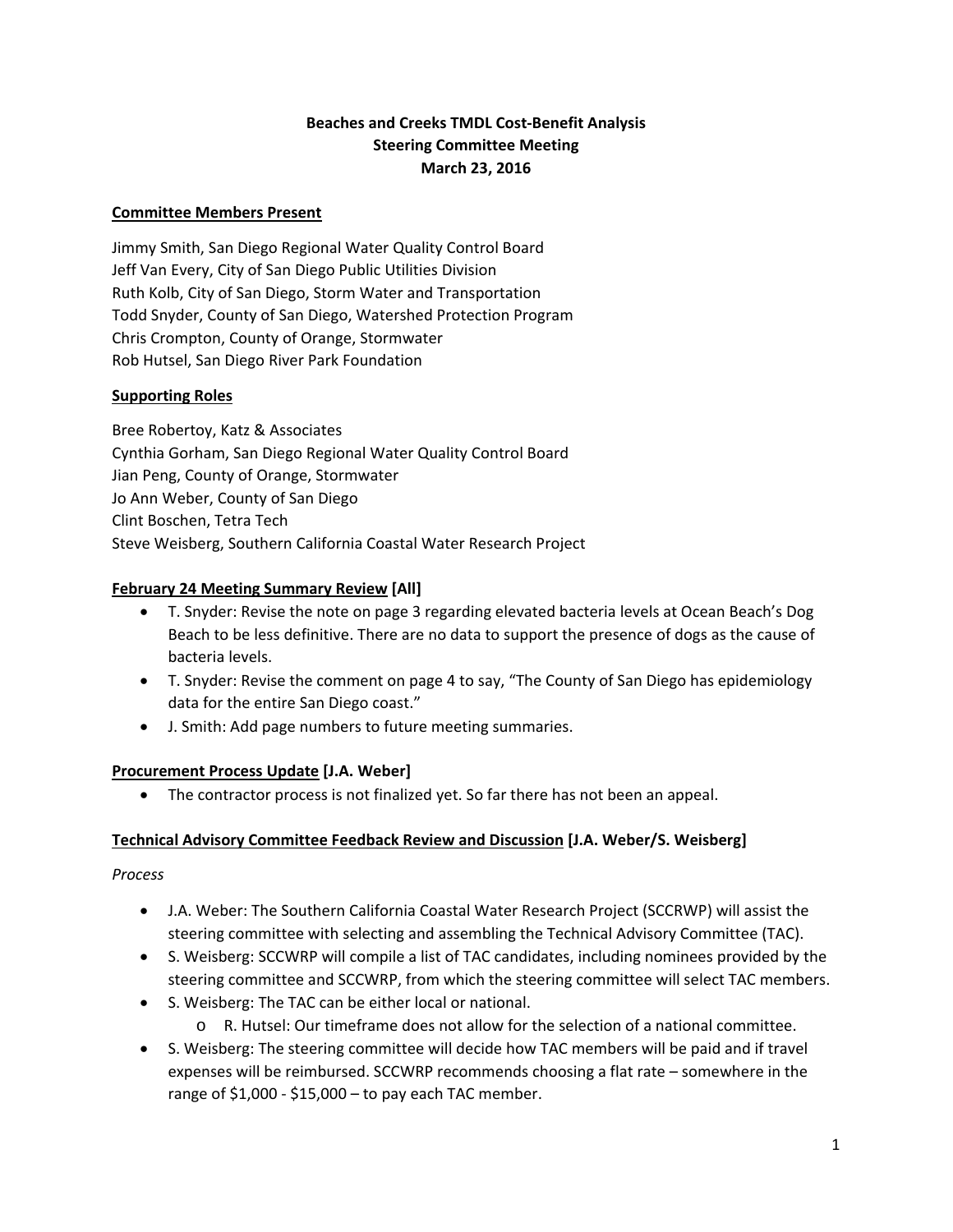- o C. Crompton: An Environmental Protection Agency (EPA) employee would be the only TAC member that wouldn't receive payment.
- S. Weisberg: The steering committee will decide the TAC's level of involvement and at what point they should enter the cost‐benefit analysis (CBA) development process.
	- o J. Smith: The TAC should review the consultant's work along the way, as opposed to just providing a peer review of the CBA at the end.
	- o C. Crompton: The work plan is first deliverable from the contractor. That would be the first thing the TAC should advise the steering committee about to avoid starting off on the wrong path.
- S. Weisberg: SCCWRP can coordinate logistics and take minutes for the panel. SCCWRP can also volunteer time to chair the TAC.
- **Action items:**
	- o Steering committee members are to provide TAC nominee names and resumes, if desired, to M. Mata by April 4.
	- o SCCWRP is to reach out to high priority candidates to gauge interest and obtain resumes; then provide a list of potential TAC members by April 6 to Steering Committee.
	- o Steering committee members are to send votes, rankings, and nominees they wish to eliminate from consideration to M. Mata by April 11. Justification is not required to eliminate a candidate.
	- o SCCWRP will confirm TAC members' availability and coordinate an in‐person presentation most likely the week of June 6.
	- o J.A. Weber and S. Weisberg are to work out details of TAC member compensation and SCCWRP's level of involvement.

### *Schedule*

- J. Smith: Consultant selection has been slower than anticipated, so the schedule needs to be revisited.
- S. Weisberg: A two-month lead time is needed to assemble the TAC and arrange a time they can meet with the steering committee in person. In order to expedite the process, potential TAC members should be identified prior to the next meeting (before April 19).
- The first TAC presentation to the steering committee will occur in June after the work plan is drafted by the consultant.
- The draft work plan needs to be completed two weeks prior to the TAC's presentation.
- J. Smith: Another public workshop should be held prior to the finalization of the work plan.
	- o C. Crompton: Will the workshop be informational, or will input be solicited?
		- J. Smith: The steering committee will need to solicit comments.
	- o C. Crompton: The public workshop will extend the timeframe, but the process needs to be transparent to be credible.
	- o J. Smith: It will be important to have NGOs at the next public workshop.
		- C. Crompton: The NGOs have declined to participate in an extended process, but the workshop seems like an ideal place to engage them.
- **Action item**: J.A. Weber is to send out revised schedule.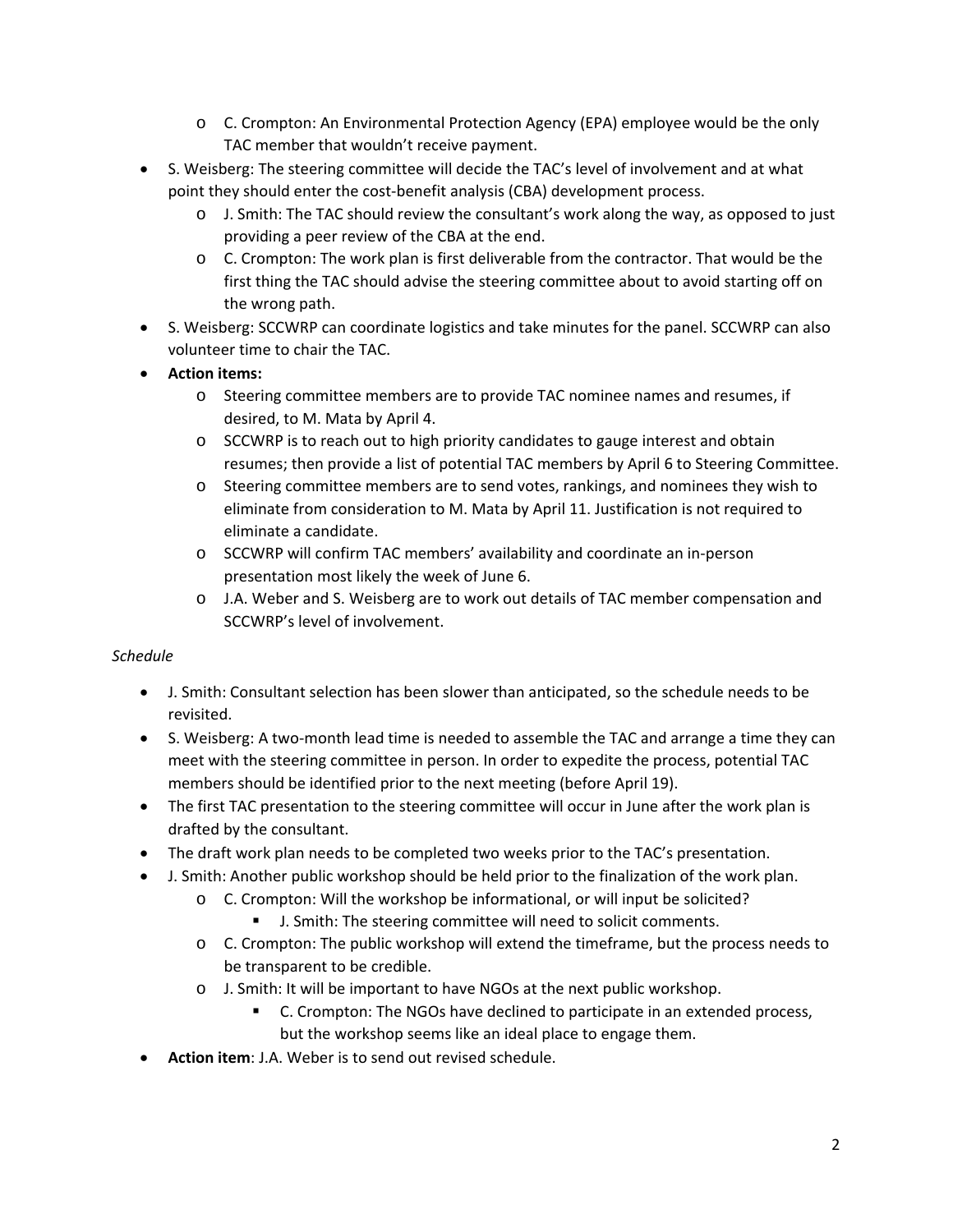# *TAC Members*

- S. Weisberg: Organization representation is not a concern for the TAC; members should be technical experts (e.g., someone who is discussing the topic at a national meeting).
- S. Weisberg: Members should not have a vested interest in the outcome of the CBA.
- S. Weisberg: Five is the ideal number of TAC members, particularly given the tight deadline. Two each from the cost side (one stormwater specialist and one wastewater specialist) and benefits side (one resource economist and one public health specialist) plus a SCCWRP member as chair are recommended.
- R. Kolb: The TAC should include someone with arid climate knowledge. Dr. Horner from Washington State would be a good option.
	- o Dr. Horner may be part of the consultant team.
- T. Snyder: Given how much data we'll be pulling from the surfer study, Ken Schiff is a good option as Chair.
- S. Weisberg: Rhodes Trussel has knowledge in both wastewater and stormwater.
- R. Kolb: Jack Colford, lead epidemiologist for the surfer health study, could be an option for the public health specialist role. Tim Wade, epidemiologist for the EPA, is also an option. Both have also been involved in this project.
	- o J.A. Weber: Are they too close to this project?
	- o T. Snyder: They're not too close to the CBA.
- R. Hutsel: What about Rick Gersberg, head of Environmental Health Division at SDSU?
	- o S. Weisberg: He's more of a microbiologist, but he could qualify.
- J. Peng: A city engineer from a large wastewater treatment plant outside of San Diego could provide wastewater expertise and a reality check on capital investments.
	- o J. Smith: They obviously have a vested interest. Maybe someone from northern California would work.
	- o R. Hutsel: The role of the TAC is to check the process, not provide data.
- J. Smith: Should the TAC include more economists since the steering committee's weakness is economics?
	- o S. Weisberg: Not necessarily. The TAC would include a top economist.
- T. Snyder: Would it be helpful to have the EPA involved in the TAC? They need to be involved in some way.
	- o S. Weisberg: That would be changing the role of the TAC.
	- o R. Kolb: The TAC could include an economist from the EPA.
- C. Crompton: Eric Strecker, water resources engineer from Oregon, could be an option.
	- o S. Weisberg: He could potentially benefit from the project since he works in area, but it's a stretch. He's at the top of my list.
- C. Crompton: There should be a vacant sixth spot reserved on the TAC in case the steering committee identifies a gap in the committee's expertise.
- R. Hutsel: Natural resources, including bays and rivers, need to be considered. This is more than an infrastructure project. Engineers may not understand a natural system.
	- o S. Weisberg: Engineers think holistically. Candidates for the TAC would understand natural systems.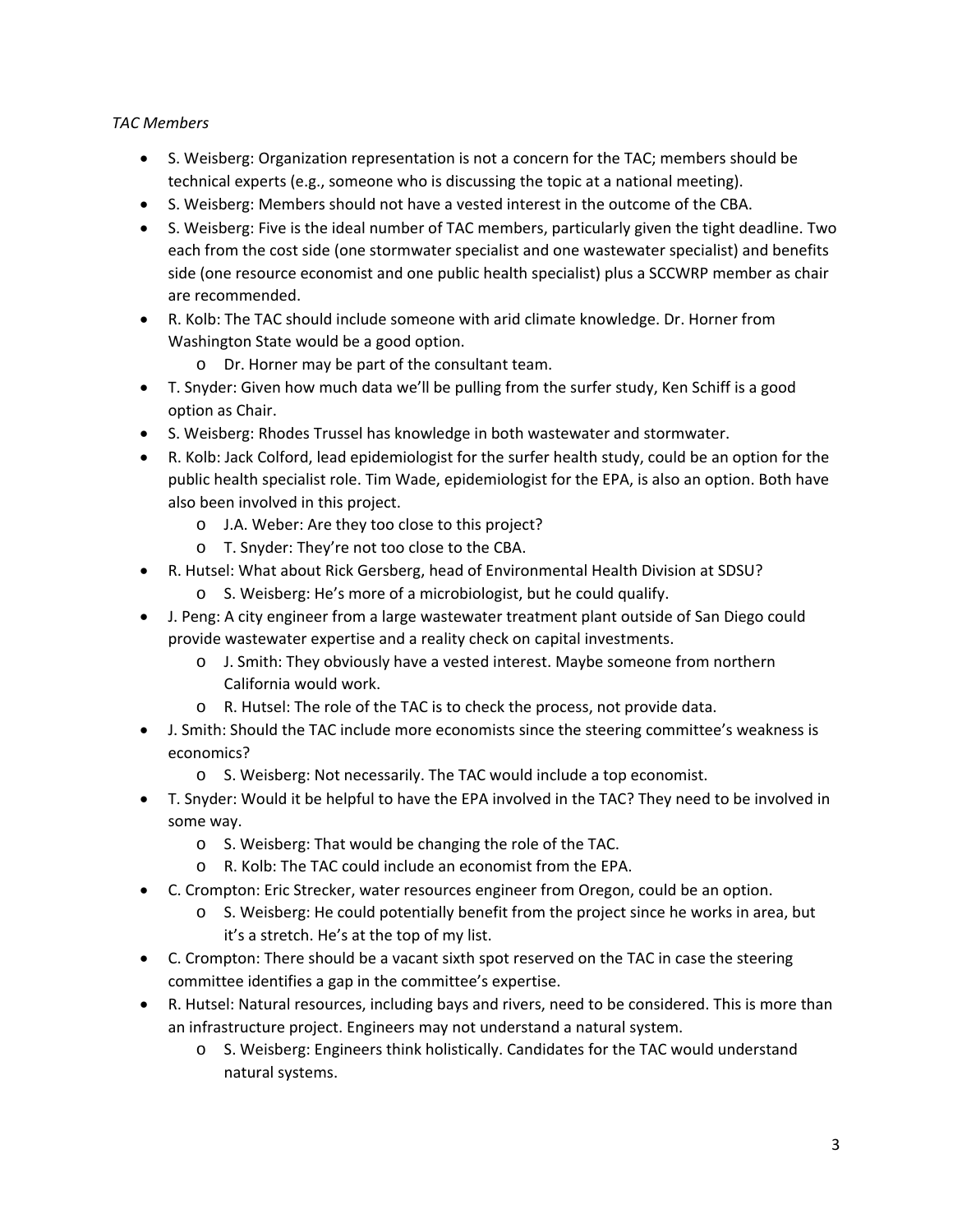- J. Smith: At the start of the project, the steering committee was concerned with bacteria total maximum daily loads (TMDL), but now safety and protection of natural systems is part of the scope.
	- o S. Weisberg: The TAC would be in tune with that.
- C. Crompton: Would the public health experts cover microbiology?
	- o S. Weisberg: Yes, K. Schiff would as well if he is selected as Chair.
- S. Weisberg: Wouldn't necessarily have NGOs on the TAC, but they could review and comment on the TAC's reports.
- R. Hutsel: TAC members need local knowledge to be successful.
	- o S. Weisberg: SCCWRP would provide local knowledge. NGOs could also be invited to the first TAC meeting to present local knowledge.
	- o T. Snyder: It may not be important for the TAC to have local knowledge if they are only checking methodology.
- If there was more time, a stakeholder committee could have been set up with one member serving *ex officio* on the TAC.
	- **J.** Smith: Lacking a stakeholder group, the steering committee needs to ensure stakeholders have a say. It's been hard, as NGOs have declined to participate.

# *TAC Role and Responsibilities*

- S. Weisberg: The TAC is an advisory body which will be asked to determine if the study is being done correctly. It will look at the study's methodology and whether the best data are being used.
	- o C. Crompton: They will also need to assess how the contractor is covering data gaps.
- T. Snyder: The method of routing feedback through the steering committee needs to be clear.
- S. Weisberg: The questions asked of the TAC need to be specific (e.g., are the methods described in the work plan the *most* appropriate?)
- Suggested questions for the TAC:
	- o C. Crompton: Is the work plan appropriately structured? Has the contractor accomplished the work plan?
	- o T. Snyder: Ask where the methods used fit into the range of acceptable to most appropriate.
	- o J. Smith: Are the methods "technically defensible?"
		- R. Kolb: The previous CBA was technically sound, but didn't take certain factors into account.
	- o S. Weisberg: Are the methods being used technically sound? Are there more appropriate methods?
	- o S. Weisberg: Are the best data available being used?
	- o J. Smith: What would be the best investments to improve the model output?
	- o S. Weisberg: Are there critical data needs?
	- o C. Crompton: The contractor had already put certain weights on certain factors based on previous studies. That needs to be validated by the TAC at some point in the process.
- The final report provided by TAC will be short and straightforward, written for a management audience with a one‐to‐two page answer to each of the questions.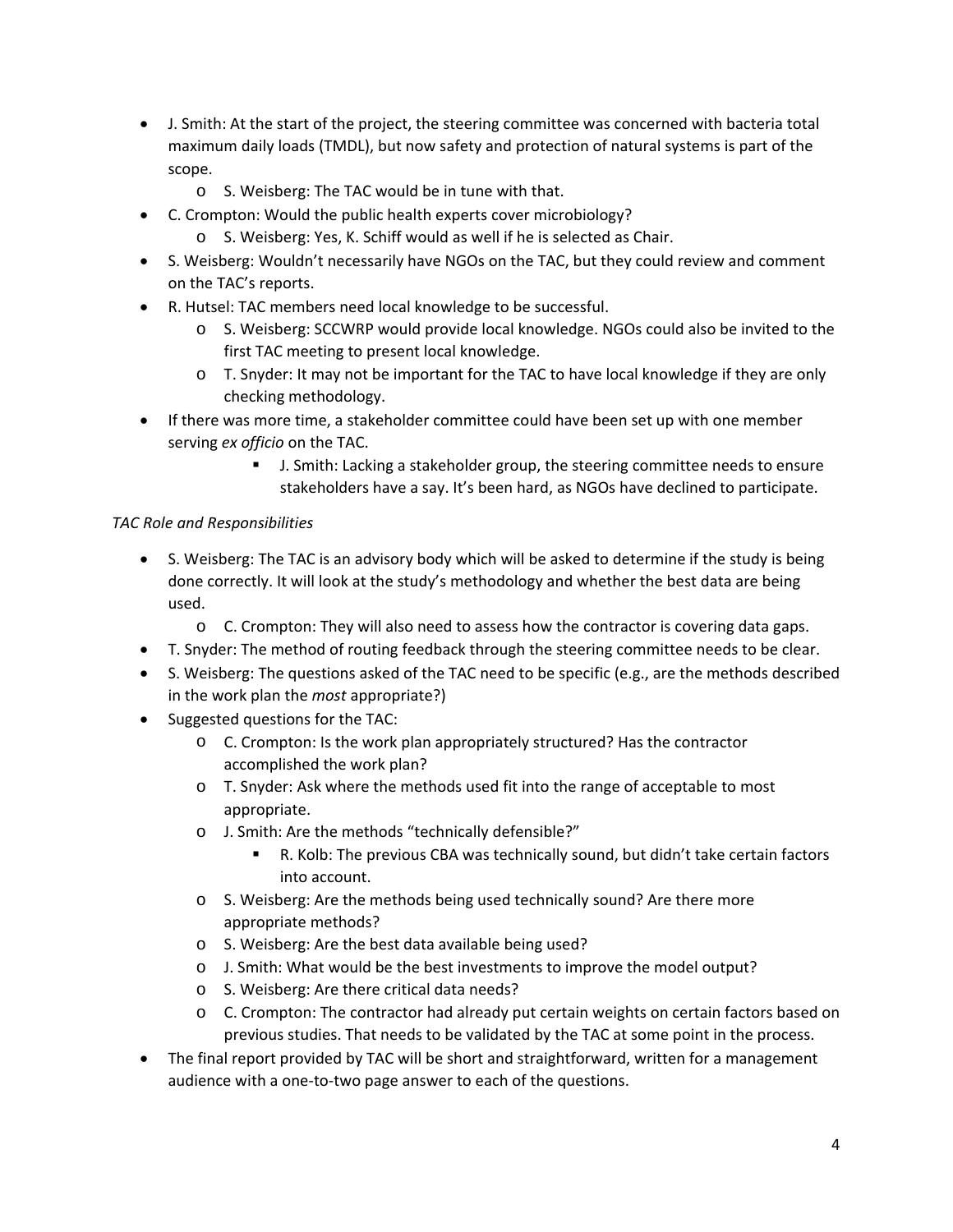**Action item**: S. Weisberg and K. Schiff are to draft questions for the TAC for submittal to the steering committee.

## **Proposed Alternative Scenarios Discussion [J.A. Weber]**

*Baseline*

- T. Snyder: If the baseline was full implementation of the existing Water Quality Improvement Plans, it becomes attainment of REC‐1, so what would the comparison be? The baseline should be current conditions, so benefits of existing conditions aren't discounted.
	- o J. Peng: This is also what the CBA was intended to do.
- J. Smith: The CBA is an opportunity to quantify the costs and benefits of meeting objectives. Quantifying the baseline today would be difficult.
- R. Kolb: The CBA needs to give current standards.
- T. Snyder: Strike "baseline" from current component of TMDL endpoints in graph.

# *Recommended Alternative Scenarios*

- T. Snyder: Alternative Scenarios should include status quo conditions, implementation of current plans, revisions to the TMDL, and achieving the TMDL with different implementation approaches. That information would be most helpful to frame results for decision makers.
- J. Smith: Take out number 4 as it's the same as number 3.
- R. Kolb: Add "regionally" to number 3.
- J. Smith: The EPA number of allowable illnesses uses all hydrological conditions. The 12 additional illnesses identified in the surfer study were only for wet weather. Nine additional illnesses would be more comparable, since it averages dry (7) and wet (12) weather.
- T. Snyder: An allowable exceedance day is already part of the TMDL. It's not discretionary, and the numbers could only be tweaked.
- J.A. Weber: The recommended scenarios need to be ranked.
- J. Smith: High flow suspension is not on the regional board list. Strike the asterisk where it says high flow suspension is common.
- T. Snyder: For number 10, if an implementation strategy was chosen for creeks, would copermitees be allowed to assimilate pollutants in receiving waters?
	- o J. Smith: No it's not allowed.
- J. Smith: Bigger storms data are hard to control.
- J. Smith: What if loading is eventually reduced for everything above 85 percentile storms?
- A high standard would be needed to change the TMDL. Changing standards may not be as difficult.
- **Action item**: J.A. Weber is to revise and resubmit the alternative scenarios to the committee for discussion at the next meeting.